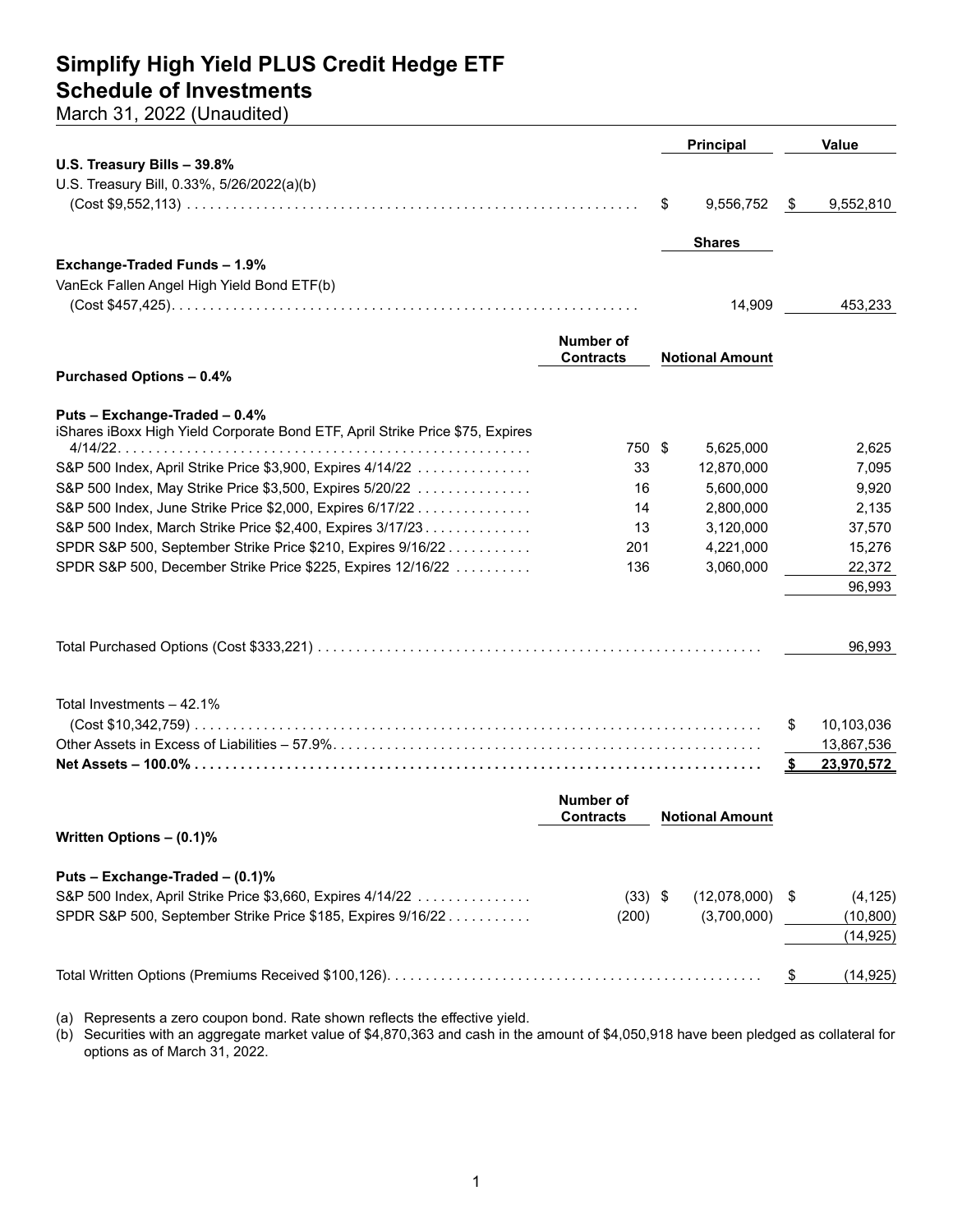**Schedule of Investments (Continued)** 

March 31, 2022 (Unaudited)

At March 31, 2022, over the counter total return swap contracts outstanding were as follows:

| <b>Reference</b><br><b>Obligation/Index</b> | Termination<br>Date(a) | <b>Financing Rate</b><br><b>Received (Paid)</b><br>by the Fund | Counterparty                        | <b>Notional Amount</b> | Unrealized<br>Appreciation/<br>(Depreciation)(b) |
|---------------------------------------------|------------------------|----------------------------------------------------------------|-------------------------------------|------------------------|--------------------------------------------------|
| <b>ANGLFFTRS</b>                            | 3/28/2023              | $(0.73)$ % $(c)$                                               | Morgan Stanley Capital Services LLC | 11.188.781             | \$<br>178.427                                    |
| <b>HYGFFSTRS</b>                            | 3/28/2023              | 1.67%(c)                                                       | Morgan Stanley Capital Services LLC | 11,659,752             | 245.250                                          |
| MSSIJNK1A*                                  | 2/20/2024              | $0.03%$ (c)                                                    | Morgan Stanley Capital Services LLC | (5,349,889)            | (392,806)                                        |
| MSSIQUA1A*                                  | 2/20/2024              | $(0.73)$ % $(c)$                                               | Morgan Stanley Capital Services LLC | 7,433,497              | 290,976                                          |
|                                             |                        |                                                                |                                     |                        | 321,847                                          |

\* The components of the basket shown below.

(a) The Fund pays/receives annual coupon payments in accordance with the swap contract. On the termination date of the swap contract(s), the Fund will either receive from or pay to the counterparty an amount equal to the net of the accrued financing fees and the value of the reference security subtracted from the original notional cost (notional multiplied by the price change of the reference security).

(b) There are no upfront payments on the swap contracts, therefore the unrealized gain (loss) on the swap contracts is equal to their market value.

(c) Payments made quarterly.

#### **\* The following table shows the individual positions and related values of the securities within the MSSIJNK1A basket.**

|                           | <b>Shares</b> | <b>Value</b>   | % of basket |
|---------------------------|---------------|----------------|-------------|
| <b>Common Stocks</b>      |               |                |             |
| <b>Basic Materials</b>    |               |                |             |
|                           | (678)         | \$<br>(61,047) | 1.14%       |
|                           | (2, 104)      | (51, 728)      | 0.97%       |
|                           | (1,807)       | (56, 884)      | 1.06%       |
|                           | (1,972)       | (63, 532)      | 1.19%       |
|                           | (1,559)       | (58, 854)      | 1.10%       |
|                           |               | (292, 045)     |             |
| <b>Communications</b>     |               |                |             |
|                           | (4,531)       | (56, 552)      | 1.06%       |
|                           | (3, 153)      | (74, 511)      | 1.39%       |
|                           | (6, 763)      | (53, 295)      | 1.00%       |
|                           | (2,042)       | (50, 995)      | 0.95%       |
|                           | (1,732)       | (54, 803)      | 1.02%       |
|                           | (514)         | (12,506)       | 0.23%       |
|                           | (4,751)       | (53, 543)      | 1.00%       |
|                           | (278)         | (52, 408)      | 0.98%       |
|                           | (1,488)       | (56, 276)      | 1.05%       |
|                           | (863)         | (16, 284)      | 0.31%       |
|                           | (1,066)       | (52,006)       | 0.97%       |
|                           | (443)         | (49,086)       | 0.92%       |
|                           |               | (582, 265)     |             |
| <b>Consumer, Cyclical</b> |               |                |             |
|                           | (985)         | (57, 124)      | 1.07%       |
|                           | (3,307)       | (60, 355)      | 1.13%       |
|                           | (1,388)       | (52, 203)      | 0.98%       |
|                           | (1, 102)      | (52, 664)      | 0.98%       |
|                           | (700)         | (54, 144)      | 1.01%       |
|                           | (2,897)       | (58, 581)      | 1.09%       |
|                           | (656)         | (54, 854)      | 1.03%       |
|                           | (825)         | (19, 957)      | 0.37%       |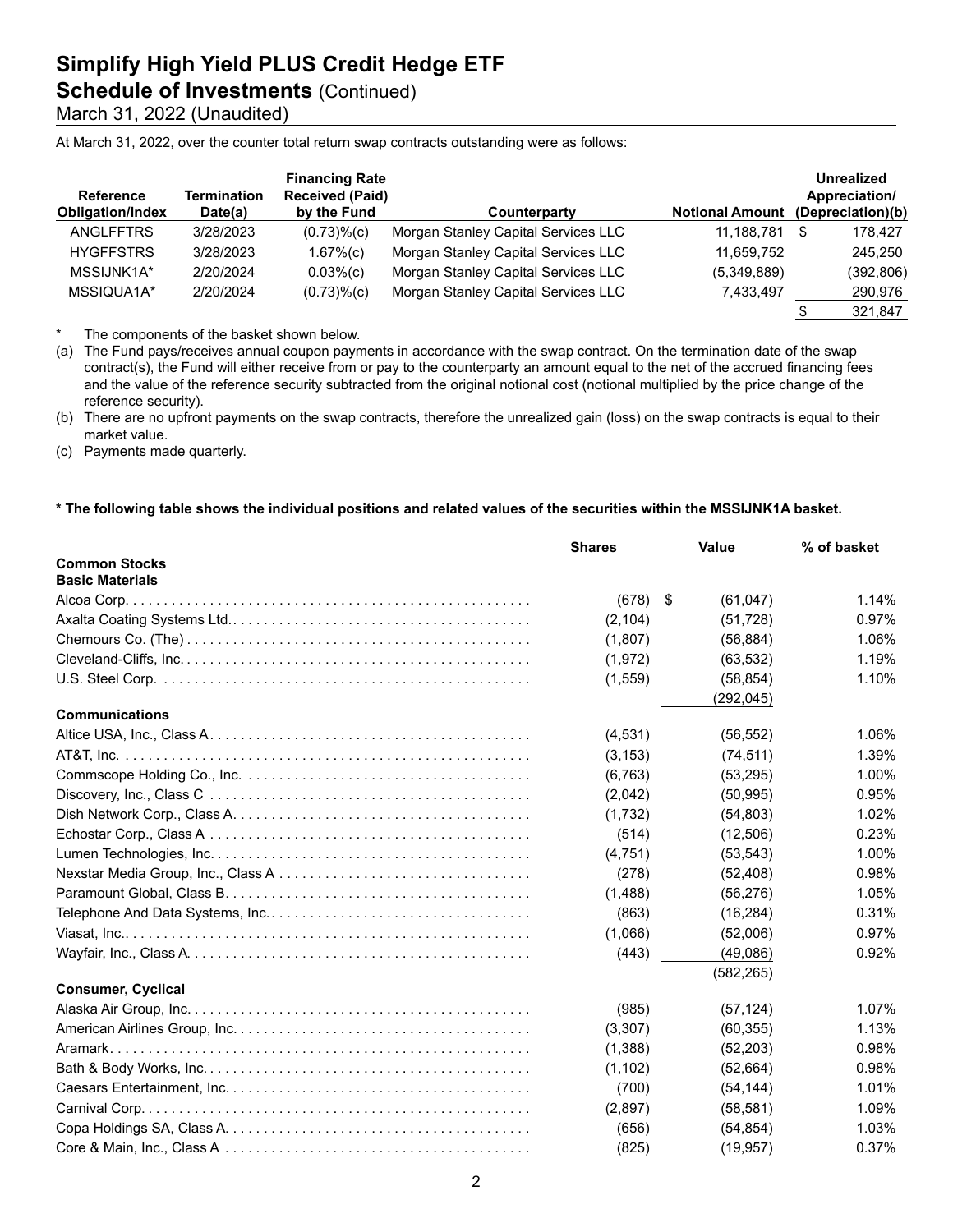### **Schedule of Investments** (Continued)

March 31, 2022 (Unaudited)

|                                       | <b>Shares</b> | <b>Value</b>    | % of basket |
|---------------------------------------|---------------|-----------------|-------------|
| <b>Common Stocks (continued)</b>      |               |                 |             |
| <b>Consumer, Cyclical (continued)</b> |               |                 |             |
|                                       | (1,536)       | \$<br>(60, 766) | 1.14%       |
|                                       | (3,689)       | (62, 381)       | 1.17%       |
|                                       | (3, 426)      | (48, 234)       | 0.90%       |
|                                       | (3,357)       | (49, 981)       | 0.93%       |
|                                       | (3,656)       | (54, 661)       | 1.02%       |
|                                       | (929)         | (56, 148)       | 1.05%       |
|                                       | (867)         | (13,024)        | 0.24%       |
|                                       | (2,023)       | (54, 836)       | 1.02%       |
|                                       | (2,793)       | (61, 105)       | 1.14%       |
|                                       | (1,210)       | (51, 347)       | 0.96%       |
|                                       | (679)         | (52,004)        | 0.97%       |
|                                       | (10,077)      | (47,966)        | 0.90%       |
|                                       | (626)         | (14, 922)       | 0.28%       |
|                                       | (147)         | (47, 890)       | 0.90%       |
|                                       | (742)         | (62, 203)       | 1.16%       |
|                                       | (735)         | (11, 482)       | 0.21%       |
|                                       | (1, 274)      | (58, 358)       | 1.09%       |
|                                       | (331)         | (26,061)        | 0.49%       |
|                                       | (986)         | (46, 362)       | 0.87%       |
|                                       | (908)         | (52, 624)       | 0.98%       |
|                                       | (1,358)       | (62, 974)       | 1.18%       |
|                                       | (1, 131)      | (50, 613)       | 0.95%       |
|                                       | (737)         | (58, 765)       | 1.10%       |
|                                       |               | (1,514,589)     |             |
| <b>Consumer, Non-cyclical</b>         |               |                 |             |
|                                       | (6, 362)      | (48, 287)       | $0.90\%$    |
|                                       | (2, 273)      | (16,028)        | 0.30%       |
|                                       | (965)         | (54, 688)       | 1.02%       |
|                                       | (3, 466)      | (58,092)        | 1.09%       |
|                                       | (5,908)       | (53, 112)       | 0.99%       |
|                                       | (1, 413)      | (23, 718)       | 0.44%       |
|                                       | (461)         | (52, 128)       | 0.97%       |
|                                       | (6, 917)      | (15, 977)       | 0.30%       |
|                                       | (868)         | (60, 714)       | 1.14%       |
|                                       | (591)         | (19, 376)       | 0.36%       |
|                                       | (1,028)       | (68,068)        | 1.27%       |
|                                       |               |                 | 0.84%       |
|                                       | (1,485)       | (45,081)        |             |
|                                       | (1,235)       | (45, 758)       | 0.86%       |
|                                       | (323)         | (50, 285)       | 0.94%       |
|                                       | (963)         | (55, 256)       | 1.03%       |
|                                       | (539)         | (12,662)        | 0.24%       |
|                                       | (8, 568)      | (46, 180)       | 0.86%       |
|                                       | (2, 170)      | (59, 101)       | 1.11%       |
|                                       | (677)         | (49, 880)       | 0.93%       |
|                                       | (1,586)       | (55, 402)       | 1.04%       |
|                                       | (1,320)       | (50, 720)       | 0.95%       |
|                                       | (748)         | (51, 783)       | 0.97%       |
|                                       | (5,212)       | (59, 571)       | 1.11%       |
|                                       | (602)         | (19, 411)       | 0.36%       |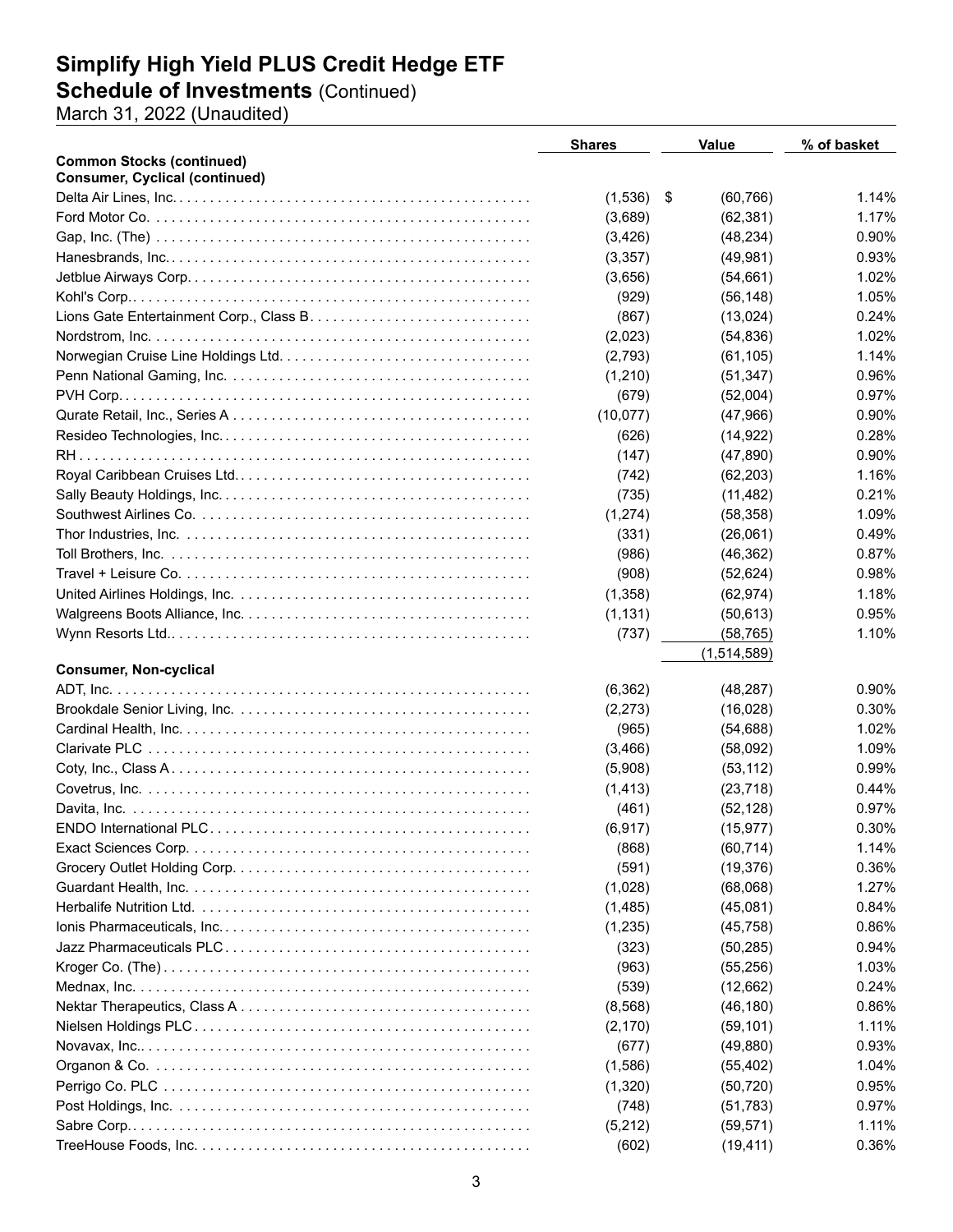### **Schedule of Investments** (Continued)

March 31, 2022 (Unaudited)

|                                           | <b>Shares</b> | <b>Value</b>    | % of basket |
|-------------------------------------------|---------------|-----------------|-------------|
| <b>Common Stocks (continued)</b>          |               |                 |             |
| <b>Consumer, Non-cyclical (continued)</b> |               |                 |             |
|                                           | (1, 417)      | \$<br>(53, 325) | 1.00%       |
|                                           | (5,251)       | (57, 130)       | 1.07%       |
|                                           |               | (1, 181, 733)   |             |
| <b>Energy</b>                             |               |                 |             |
|                                           | (1,406)       | (58, 106)       | 1.09%       |
|                                           | (395)         | (54, 756)       | 1.02%       |
|                                           | (170)         | (23, 258)       | 0.43%       |
|                                           | (1,949)       | (67, 077)       | 1.25%       |
|                                           | (2,869)       | (20, 626)       | 0.39%       |
|                                           | (757)         | (64, 686)       | 1.21%       |
|                                           | (1,768)       | (75, 334)       | 1.41%       |
|                                           | (2,587)       | (50, 731)       | 0.95%       |
|                                           | (1,004)       | (56, 951)       | 1.06%       |
|                                           | (626)         | (15,248)        | 0.29%       |
|                                           | (1,762)       | (53, 505)       | 1.00%       |
|                                           | (622)         | (63, 124)       | 1.18%       |
|                                           |               | (603, 402)      |             |
| <b>Financial</b>                          |               |                 |             |
|                                           | (1,253)       | (55, 945)       | 1.05%       |
|                                           | (857)         | (48, 138)       | 0.90%       |
|                                           | (2,851)       | (53, 431)       | 1.00%       |
| <b>Industrial</b>                         |               | (157, 514)      |             |
|                                           |               |                 | 0.93%       |
|                                           | (856)         | (49,604)        | 0.40%       |
|                                           | (691)         | (21, 269)       |             |
|                                           | (265)         | (61, 256)       | 1.14%       |
|                                           | (661)         | (18, 952)       | 0.35%       |
|                                           | (693)         | (20, 697)       | 0.39%       |
|                                           | (2,549)       | (38, 392)       | 0.72%       |
|                                           | (693)         | (63, 376)       | 1.18%       |
|                                           | (1,039)       | (17, 271)       | 0.32%       |
|                                           | (153)         | (13, 336)       | 0.25%       |
|                                           | (1,634)       | (21, 535)       | 0.40%       |
|                                           | (636)         | (50, 452)       | 0.94%       |
|                                           | (407)         | (18, 824)       | 0.35%       |
|                                           | (1, 127)      | (55,097)        | 1.03%       |
|                                           | (423)         | (43,708)        | 0.82%       |
|                                           | (4,204)       | (58, 851)       | 1.10%       |
|                                           | (1, 121)      | (52, 726)       | 0.99%       |
|                                           | (704)         | (51, 270)       | 0.96%       |
|                                           |               | (656, 616)      |             |
| <b>Technology</b>                         |               |                 |             |
|                                           | (639)         | (64, 991)       | 1.22%       |
|                                           | (960)         | (48, 167)       | 0.90%       |
|                                           | (1,645)       | (53, 682)       | 1.00%       |
|                                           | (1,370)       | (55,049)        | 1.03%       |
|                                           | (2,300)       | (30,607)        | 0.57%       |
|                                           | (1, 136)      | (56, 420)       | 1.05%       |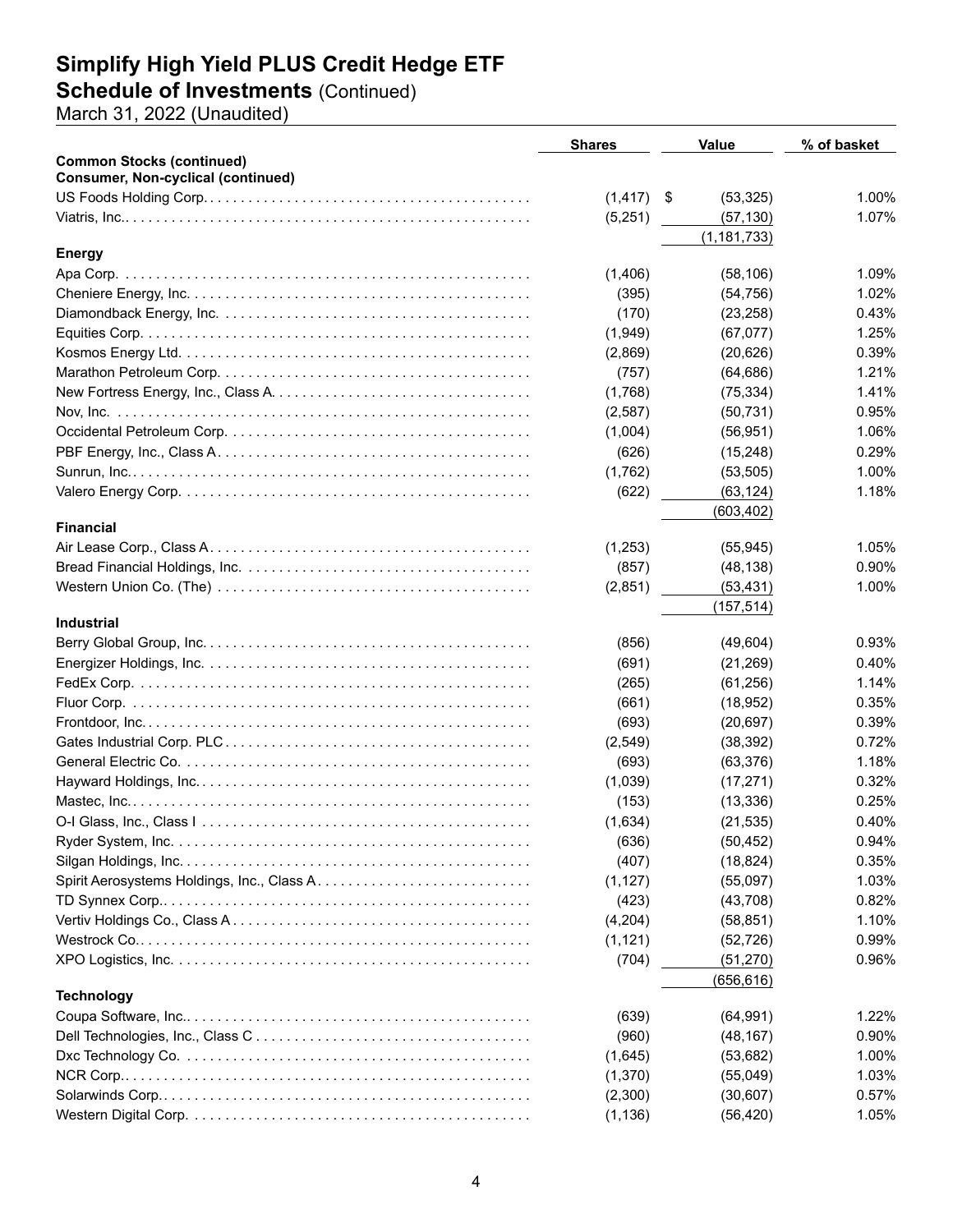### **Schedule of Investments** (Continued)

March 31, 2022 (Unaudited)

|                                  | <b>Shares</b> | Value       | % of basket |
|----------------------------------|---------------|-------------|-------------|
| <b>Common Stocks (continued)</b> |               |             |             |
| Technology (continued)           |               |             |             |
|                                  | (2.618)       | (52.809)    | 0.99%       |
|                                  |               | (361.725)   |             |
|                                  |               | (5.349.889) | 100.00%     |

**\* The following table shows the individual positions and related values of the securities within the MSSIQUA1A basket.**

|                                                                                                                     | <b>Shares</b> | <b>Value</b> | % of basket |
|---------------------------------------------------------------------------------------------------------------------|---------------|--------------|-------------|
| <b>Common Stocks</b><br><b>Basic Materials</b>                                                                      |               |              |             |
|                                                                                                                     | $9,357$ \$    | 70,829       | 0.95%       |
|                                                                                                                     | 416           | 73,534       | 0.99%       |
|                                                                                                                     | 580           | 76,188       | 1.03%       |
|                                                                                                                     | 858           | 69,911       | 0.94%       |
|                                                                                                                     |               | 290,462      |             |
| <b>Communications</b>                                                                                               |               |              |             |
|                                                                                                                     | 1,397         | 34,807       | 0.47%       |
|                                                                                                                     | 364           | 80,933       | 1.09%       |
|                                                                                                                     | 433           | 36,743       | 0.49%       |
|                                                                                                                     | 11,201        | 74,150       | 1.00%       |
|                                                                                                                     |               | 226,633      |             |
| <b>Consumer, Cyclical</b>                                                                                           |               |              |             |
|                                                                                                                     | 36            | 74,276       | 1.00%       |
|                                                                                                                     | 179           | 72,959       | 0.98%       |
| Home Depot, Inc. (The). $\dots \dots \dots \dots \dots \dots \dots \dots \dots \dots \dots \dots \dots \dots \dots$ | 213           | 63,679       | 0.86%       |
|                                                                                                                     | 3,597         | 69,642       | 0.94%       |
|                                                                                                                     | 1,538         | 69,832       | 0.94%       |
|                                                                                                                     | 420           | 73,821       | 0.99%       |
|                                                                                                                     | 1,722         | 73,975       | 0.99%       |
|                                                                                                                     | 100           | 68,801       | 0.93%       |
|                                                                                                                     | 154           | 65,269       | 0.88%       |
|                                                                                                                     | 2,220         | 61,989       | 0.83%       |
|                                                                                                                     | 828           | 70,159       | 0.94%       |
|                                                                                                                     | 610           | 72,259       | 0.97%       |
|                                                                                                                     |               | 836,661      |             |
| <b>Consumer, Non-cyclical</b>                                                                                       |               |              |             |
|                                                                                                                     | 149           | 73,410       | 0.99%       |
|                                                                                                                     | 418           | 72,754       | 0.98%       |
|                                                                                                                     | 816           | 68,734       | 0.92%       |
|                                                                                                                     | 535           | 74,388       | 1.00%       |
|                                                                                                                     | 926           | 70,208       | 0.94%       |
|                                                                                                                     | 653           | 66,124       | 0.89%       |
|                                                                                                                     | 258           | 75,683       | 1.02%       |
|                                                                                                                     | 544           | 74,430       | 1.00%       |
|                                                                                                                     | 755           | 73,282       | 0.99%       |
|                                                                                                                     | 335           | 72,508       | 0.97%       |
|                                                                                                                     | 325           | 75,160       | 1.01%       |
|                                                                                                                     | 541           | 73,196       | 0.98%       |
|                                                                                                                     | 397           | 70,326       | 0.95%       |
|                                                                                                                     | 1,848         | 72,795       | 0.98%       |
|                                                                                                                     | 240           | 73,621       | 0.99%       |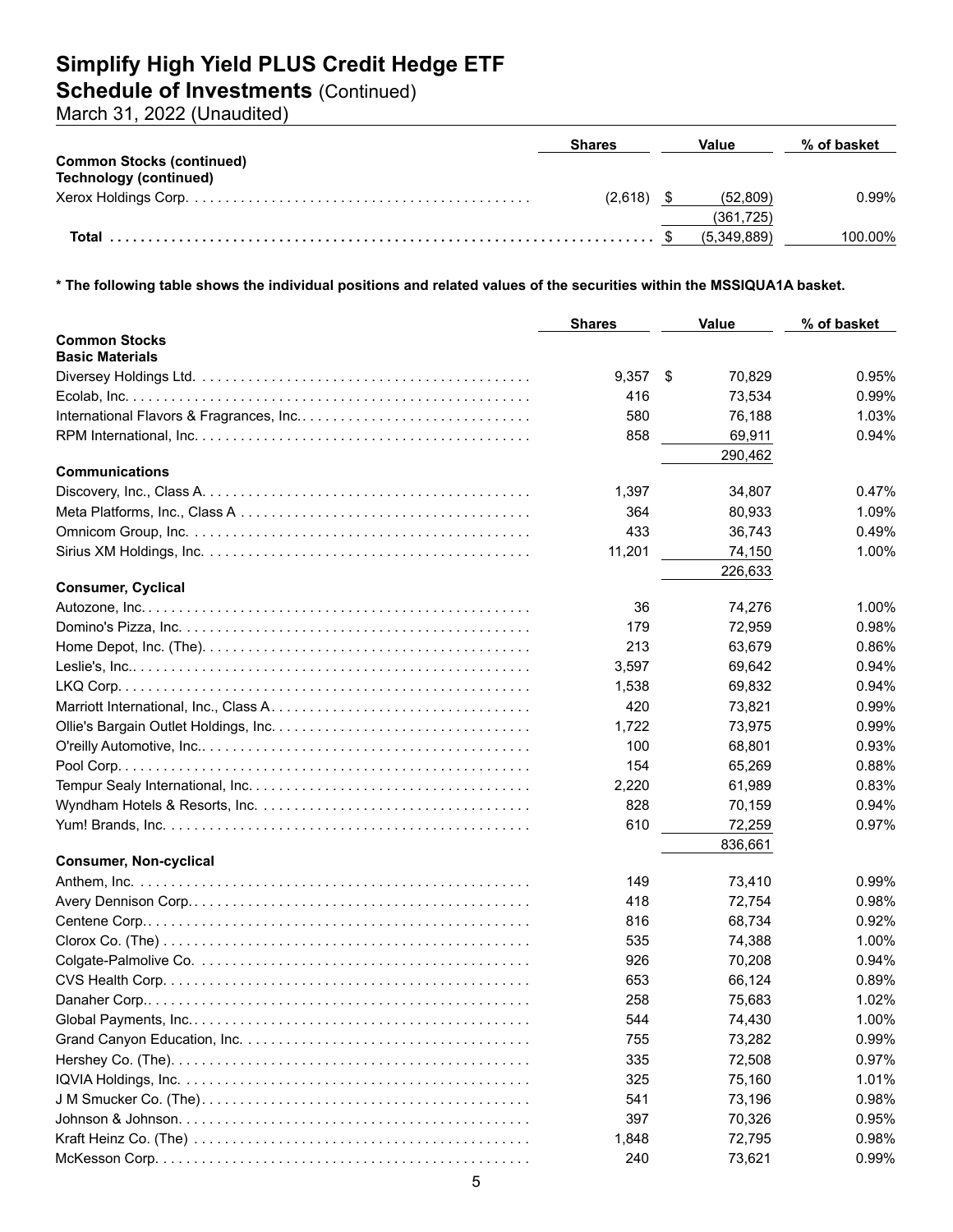### **Schedule of Investments** (Continued)

March 31, 2022 (Unaudited)

|                                           | <b>Shares</b> | <b>Value</b> | % of basket |
|-------------------------------------------|---------------|--------------|-------------|
| <b>Common Stocks (continued)</b>          |               |              |             |
| <b>Consumer, Non-cyclical (continued)</b> |               |              |             |
|                                           | 754           | \$<br>70,859 | 0.95%       |
|                                           | 3,665         | 79,386       | 1.07%       |
|                                           | 275           | 73,469       | 0.99%       |
|                                           | 127           | 74,972       | 1.01%       |
|                                           | 709           | 73,313       | 0.99%       |
|                                           | 140           | 71,587       | 0.96%       |
|                                           | 366           | 78,578       | 1.06%       |
|                                           |               | 1,608,783    |             |
| <b>Energy</b>                             |               |              |             |
|                                           | 4,035         | 76,310       | 1.03%       |
|                                           | 1,088         | 76,822       | 1.03%       |
|                                           | 2,252         | 75,230       | 1.01%       |
|                                           |               | 228,362      |             |
| <b>Financial</b>                          |               |              |             |
|                                           | 397           | 74,245       | 1.00%       |
|                                           | 227           | 73,986       | 0.99%       |
|                                           | 441           | 76,964       | 1.04%       |
|                                           | 1,059         | 76,557       | 1.03%       |
|                                           | 611           | 69,949       | $0.94\%$    |
|                                           | 800           | 71,917       | 0.97%       |
|                                           | 413           | 72,726       | 0.98%       |
|                                           | 1,034         | 67,029       | 0.90%       |
|                                           | 2,141         | 73,490       | 0.99%       |
|                                           | 537           | 70,892       | 0.95%       |
|                                           | 340           | 71,209       | 0.96%       |
|                                           | 2,465         | 76,794       | 1.03%       |
|                                           | 1,618         | 76,687       | 1.03%       |
|                                           | 555           | 75,878       | 1.02%       |
|                                           | 651           | 74,245       | 1.00%       |
|                                           | 460           | 74,331       | 1.00%       |
|                                           | 987           | 68,482       | 0.92%       |
|                                           | 6,819         | 75,826       | 1.02%       |
|                                           | 1,934         | 67,321       | 0.91%       |
|                                           | 1,201         | 74,143       | 1.00%       |
|                                           | 845           | 69,978       | 0.94%       |
|                                           |               | 1,532,649    |             |
| Industrial                                |               |              |             |
|                                           | 611           | 67,030       | 0.90%       |
|                                           | 6,218         | 70,453       | 0.95%       |
|                                           | 952           | 71,721       | 0.97%       |
|                                           | 770           | 69,316       | 0.93%       |
|                                           | 709           | 76,398       | 1.03%       |
|                                           | 459           | 72,057       | 0.97%       |
|                                           | 829           | 61,571       | 0.83%       |
|                                           | 244           | 72,397       | 0.97%       |
|                                           |               |              |             |
|                                           | 260           | 67,126       | 0.90%       |
|                                           | 53            | 72,740       | 0.98%       |
|                                           | 419           | 68,679       | 0.92%       |
|                                           | 319           | 72,426       | 0.98%       |
|                                           | 1,275         | 69,091       | 0.93%       |